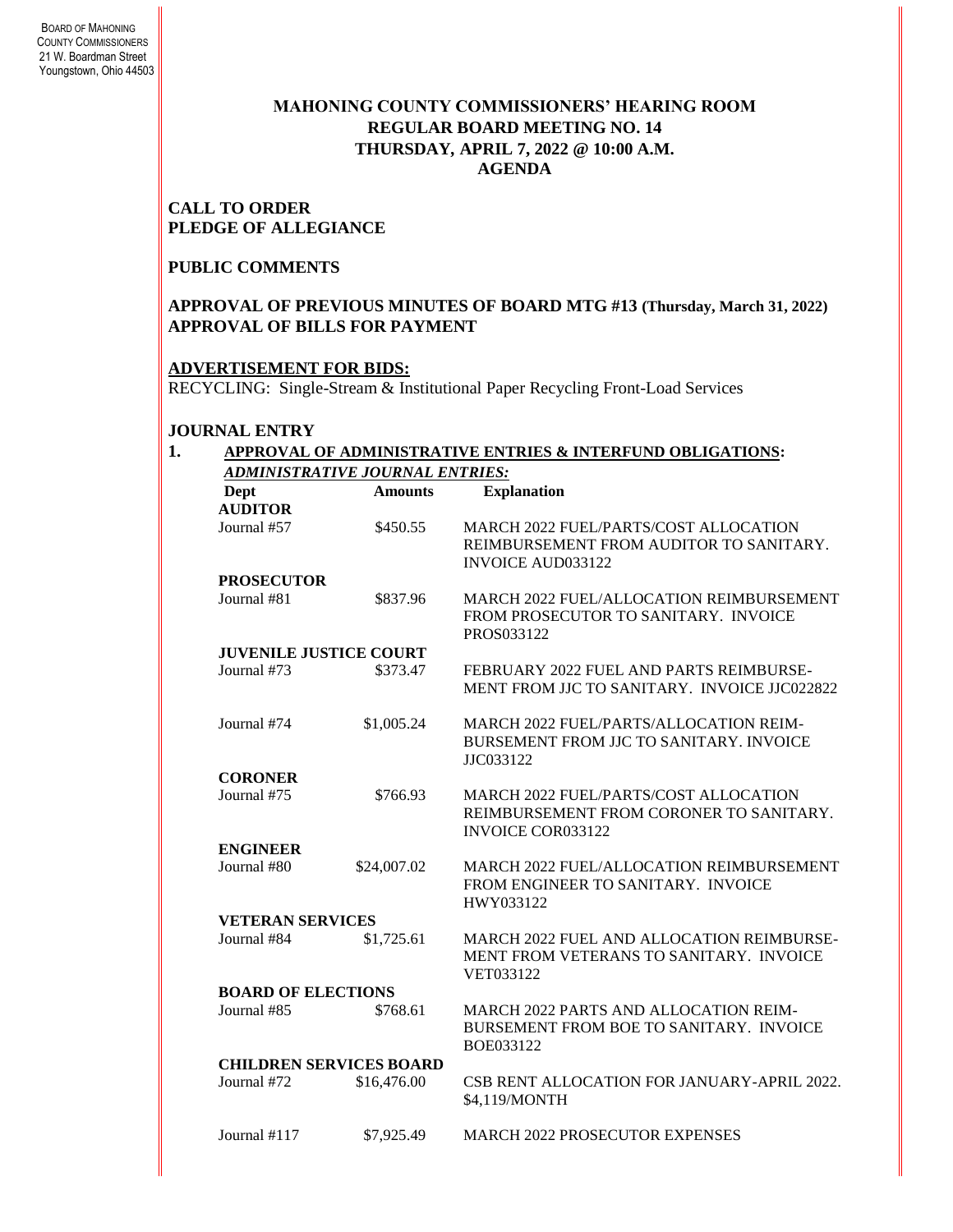| DEVELOPMENTAL DISABILITIES               |                |                                                                                                  |  |  |  |
|------------------------------------------|----------------|--------------------------------------------------------------------------------------------------|--|--|--|
| Journal #118                             | \$30,815.88    | PROSECUTOR SERVICES 1ST QUARTER 2022                                                             |  |  |  |
| <b>SOLID WASTE MANAGEMENT</b>            |                |                                                                                                  |  |  |  |
| Journal #71                              | \$41,729.47    | BOH CARMON LIMESTONE LANDFILL REIMBURSE-<br><b>MENT</b>                                          |  |  |  |
| <b>MENTAL HEALTH &amp; RECOVERY</b>      |                |                                                                                                  |  |  |  |
| Journal $#63$                            | \$2,862.75     | <b>APRIL 2022 RENT</b>                                                                           |  |  |  |
| Journal $#123$                           | \$35,000.00    | <b>INVOICE SFSC141 RESPITE EVENTS</b>                                                            |  |  |  |
| <i><b>INTERFUND JOURNAL ENTRIES:</b></i> |                |                                                                                                  |  |  |  |
| SANITARY ENGINEER                        |                |                                                                                                  |  |  |  |
| Journal #54                              | \$140,434.00   | USDA 2009 PETERSBURG LOANS. RESERVE<br><b>TRANSFER AND PRINCIPAL/INTEREST</b><br><b>PAYMENTS</b> |  |  |  |
| $I$ <sub>O</sub> urnal $#55$             | \$263,671.00   | USDA 2008 LOANS. RESERVE TRANSFER AND<br>PRINCIPAL/INTEREST PAYMENTS                             |  |  |  |
| Journal #56<br><b>METRO WATER</b>        | \$1,015,057.00 | SERIES 2017 DEBT SERVICE FOR 2022                                                                |  |  |  |
| Journal #55                              | \$192,948.00   | USDA 2008 LOANS. RESERVE TRANSFER AND<br>PRINCIPAL/INTEREST PAYMENTS                             |  |  |  |

# **2. AGREEMENTS:**

- a. COMMISSIONERS/OMB: Approval of a Comprehensive Settlement Agreement and Release of All Claims.
- b. CONVENTION & VISITORS: Agreement with Travel Boards, Inc., dba TBI Advertising for advertising in the 2022 Ohio Turnpike Map in the amount of \$2,700.00. (non-general)
- c. ENGINEERS: Agreement with Lake Erie Construction for 2022 guardrail repair services in the amount of \$49,999.00. (non-general)
- d. ENGINEERS: Agreement with Southwestern Development Co., for the purchase of real property needed for the Western Reserve Road, Market to South Avenue Project in the amount of \$39,850.00. (non-general)
- e. ENGINEERS: Agreement with Greenman-Pedersen, Inc., for underwater bridge inspection services in the amount of \$34,500.00. (non-general)
- f. ENGINEERS: Agreement with Popa Consulting, LLC for bridge inspection on the K-Frame Bridge located at Powers Way in the amount of \$2,000.00. (non-general)
- g. SHERIFF: Agreement with Wadsworth Solutions for purchase of new batteries for UPS backup unit in the estimated amount of \$9,610.00. (non-general)

# **3. ROAD CLOSINGS:**

a. ENGINEERS: Amend JE 22-03-054 to include North Benton Road to the various road closures for culvert replacements prior to the start of the 2022 OPWC and Locally Funded Paving Program.

### **RESOLUTIONS**

**1. ADDITIONS:**

| Dept<br><b>COMMISSIONERS</b> | <b>Amounts</b> | <b>Explanation</b>                      |
|------------------------------|----------------|-----------------------------------------|
| Journal #89                  | \$38,000.00    | BUDGET ADDITION TO ORG #1080001 CONVEN- |
|                              |                | TION AND VISITORS BUREAU INCREASE DATA  |
|                              |                | <b>BOARD SERVICE AGREEMENT</b>          |